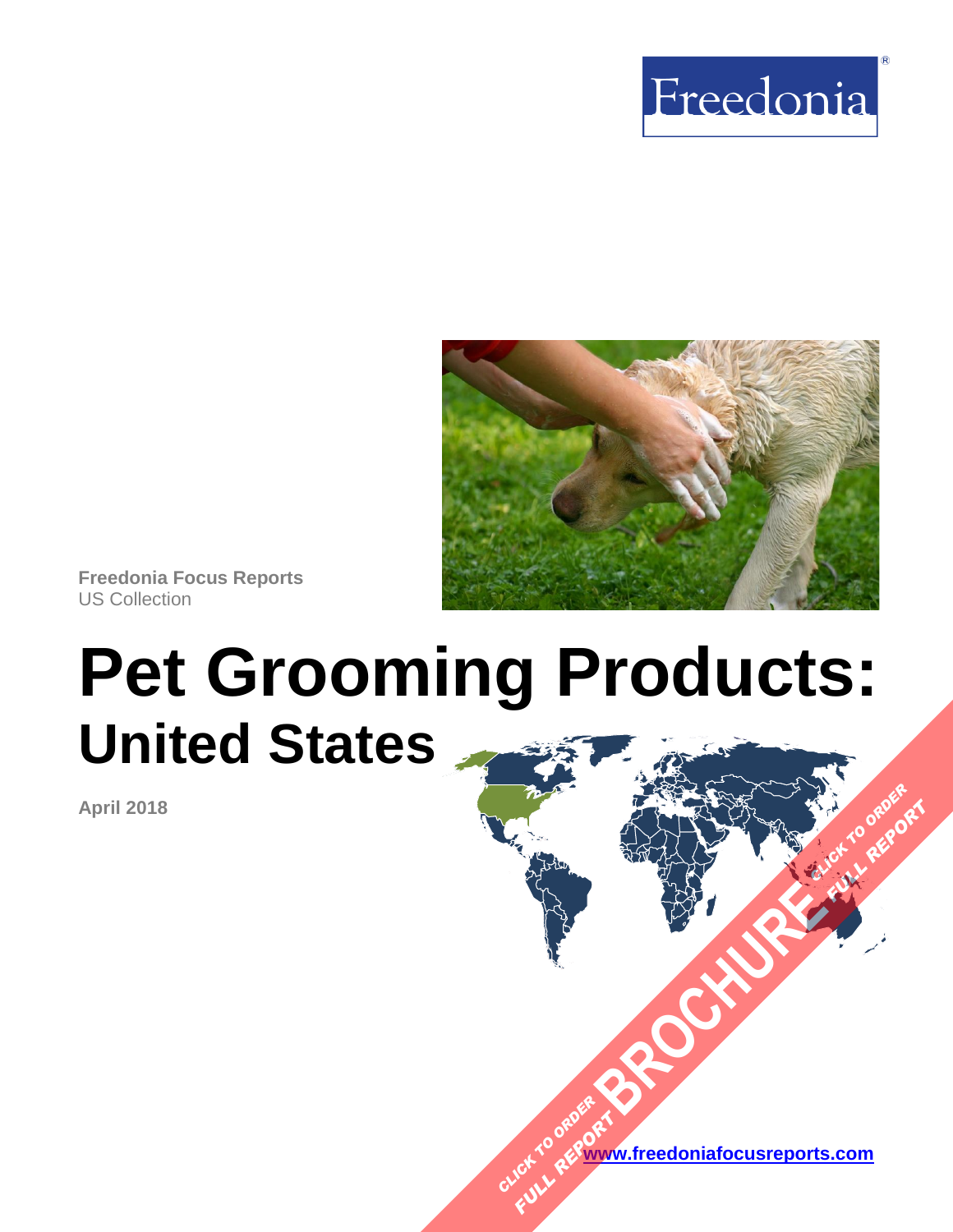## **Table of Contents**

| 1. Highlights                                           | 3              |
|---------------------------------------------------------|----------------|
| 2. Market Overview                                      | 4              |
| Market Size                                             | 4              |
| Sales by Retail Channel                                 | 5              |
| Pet Grooming Products in the Natural & Gourmet Channels | 6              |
| Regulations                                             | $\overline{7}$ |
| <b>Market Drivers</b>                                   | 8              |
| <b>Marketing &amp; New Product Trends</b>               | 10             |
| <b>Consumer Trends</b>                                  | 12             |
| <b>Retail Trends</b>                                    | 15             |
| Sales Growth Opportunities                              | 18             |
| 3. Industry Structure                                   | 20             |
| <b>Competitive Overview</b>                             | 20             |
| 4. About This Report                                    | 23             |
| Scope                                                   | 23             |
| Sources                                                 | 24             |
| <b>Industry Codes</b>                                   | 25             |
| Resources                                               | 26             |
|                                                         |                |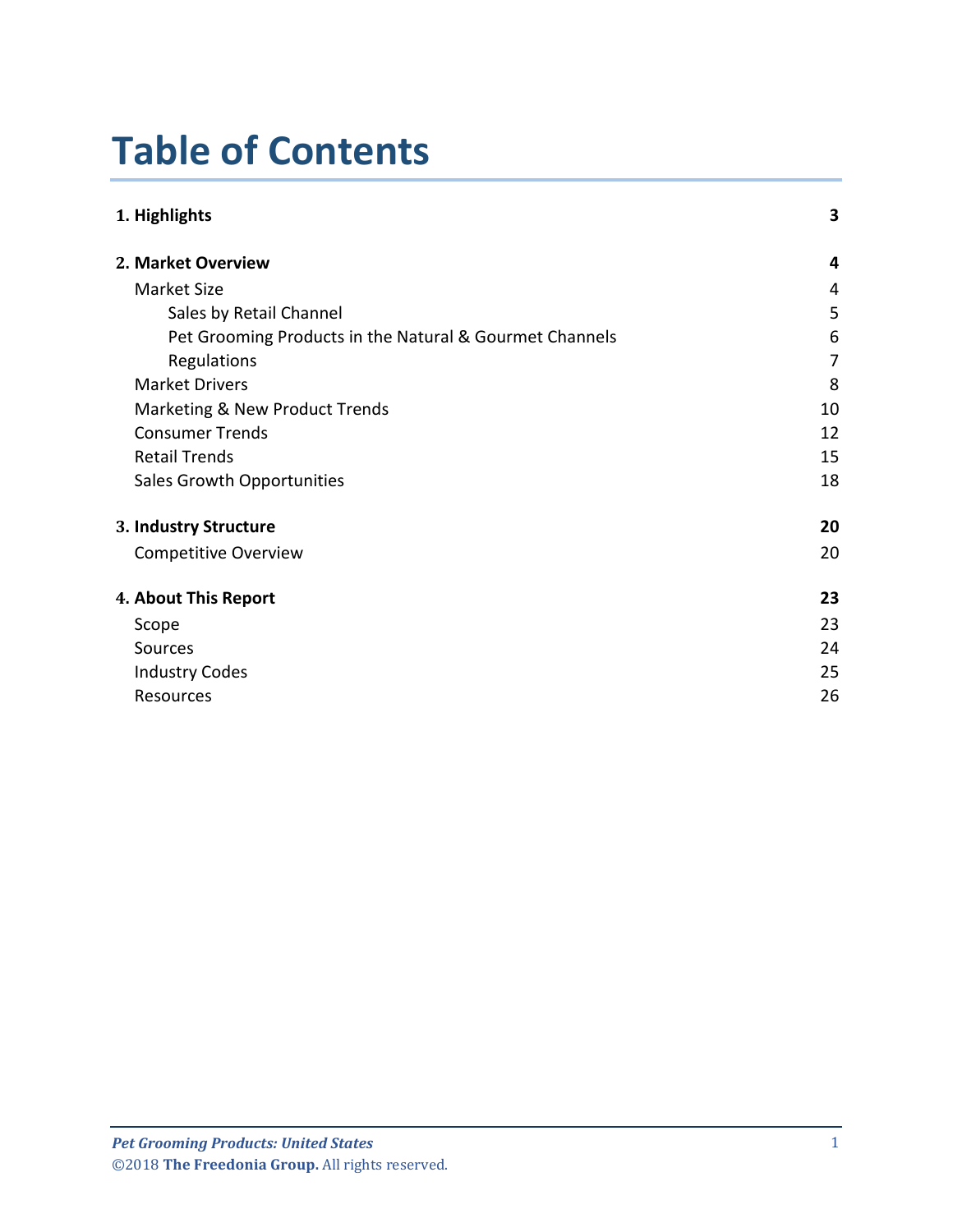## **List of Tables & Figures**

| Figure 1   US Pet Grooming Product Retail Sales, 2013 - 2021 (US\$ mil)            | 4  |
|------------------------------------------------------------------------------------|----|
| Table 1   US Pet Grooming Product Retail Sales, 2013 - 2021 (US\$ mil)             | 4  |
| Figure 2   US Retail Sales of Pet Grooming Products by Channel, 2017 (%)           | 6  |
| Table 2   US Retail Sales of Pet Grooming Products in the Natural & Gourmet        |    |
| Channels, 2016 vs. 2017 (US\$ 000)                                                 | 7  |
| Table 3   US Purchase Rates for Non-Electric Grooming Products in Past 12 Months,  |    |
| 2018 (% of pet owners)                                                             | 12 |
| Table 4   US Purchase Rates for Electric Grooming Products in Past 12 Months, 2018 |    |
| (% of pet owners)                                                                  | 13 |
| Table 5   US Ownership Level of Key Durable Dog Grooming Supplies, 2006 - 2016 (%  |    |
| of dog owners)                                                                     | 13 |
| Table 6   US Ownership Level of Key Durable Cat Grooming Supplies, 2006 - 2016 (%  |    |
| of cat owners)                                                                     | 14 |
| Table 7   Selected Suppliers to the US Pet Grooming Product Market                 | 22 |
| Table 8   NAICS & SIC Codes Related to Pet Grooming Products                       | 25 |
|                                                                                    |    |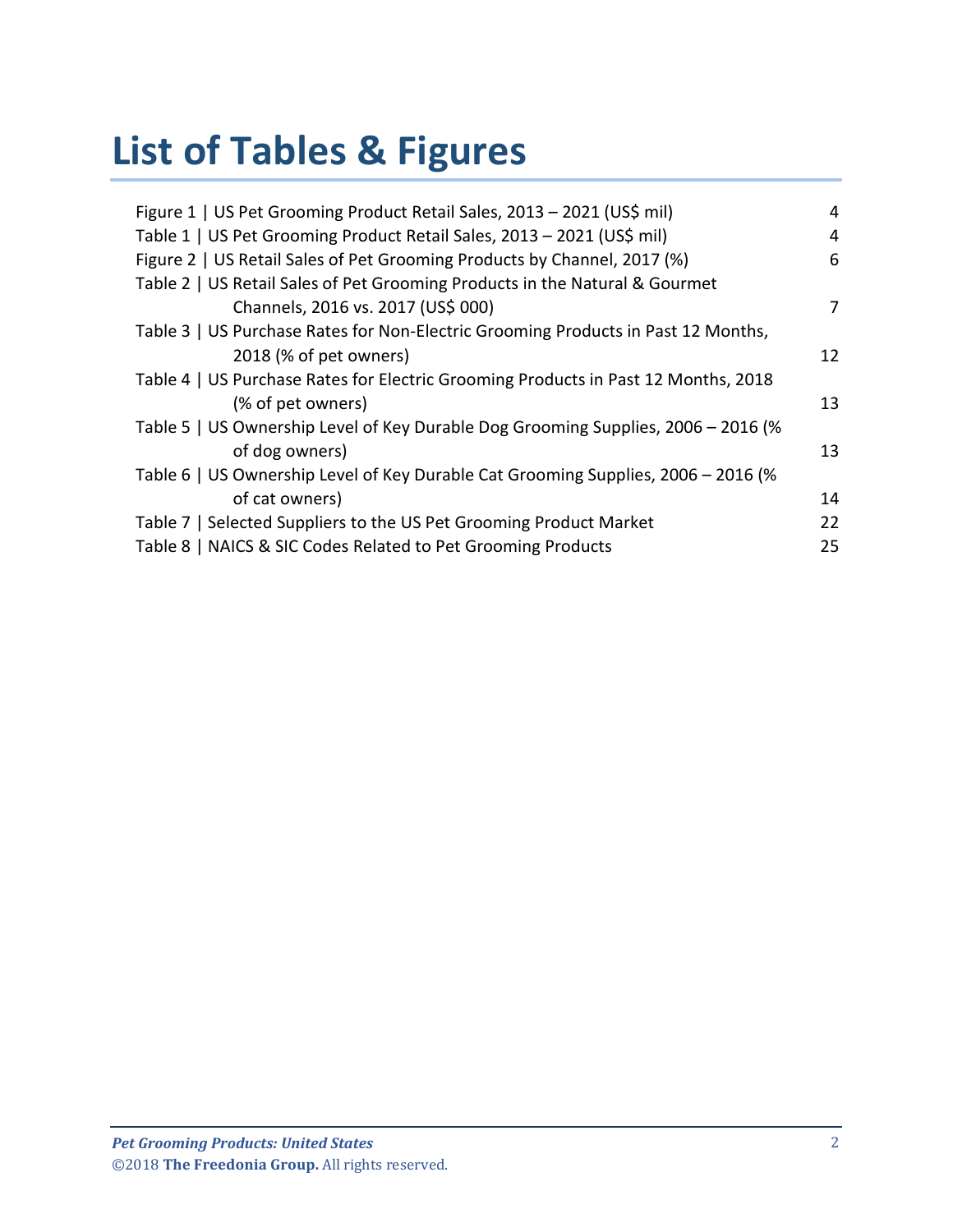## <span id="page-3-0"></span>**About This Report**

## <span id="page-3-1"></span>**Scope**

This report forecasts to 2021 US pet grooming product retail sales in nominal US dollars. To illustrate historical trends, total retail sales are provided for 2013 and 2017.

Other data covered in this report include:

- US retail sales of pet grooming products by channel in 2017
- US retail sales of pet grooming products in the natural and specialty gourmet channels, 2016 versus 2017
- US purchase rates for non-electric grooming products in the past 12 months by percentage of pet owners, 2018
- US purchase rates for electric grooming products in the past 12 months by percentage of pet owners, 2018
- US ownership levels of key durable dog grooming supplies by percentage of dog owners, 2006-2016
- US ownership levels of key durable cat grooming supplies by percentage of cat owners, 2006-2016

The primary animal types covered are dogs and cats. For the sake of brevity, this report refers to the combination of pet grooming and spa products as "pet grooming products".

Except to provide a context for general market trends, this report does not cover antiparasitics (products intended to treat fleas, ticks, and other pests), nor does it cover medicated prescription or over-the-counter products treating skin allergies or conditions, both of which are covered in Packaged Facts' *[Pet Medications in the U.S.](https://www.packagedfacts.com/Pet-Medications-Edition-11058305/?progid=89534)* This report also does not include sales of grooming and spa products to grooming professionals, although it does examine trends in professional products that have crossed into the consumer market.

Freedonia quantifies trends in various measures of growth and volatility. Growth (or decline) expressed as an average annual growth rate (AAGR) is the least squares growth rate, which takes into account all available datapoints over a period. The volatility of datapoints around a least squares growth trend over time is expressed via the coefficient of determination, or  $r^2$ . The most stable data series relative to the trend carries an  $r^2$  value of 1.0; the most volatile – 0.0. Growth calculated as a compound annual growth rate (CAGR) employs, by definition, only the first and last datapoints over a period. The CAGR is used to describe forecast growth, defined as the expected trend beginning in the base year and ending in the forecast year. Readers are encouraged to consider historical volatility when assessing particular annual values along the forecast trend, including in the forecast year.

A full outline of report items by page is available in the Table of Contents.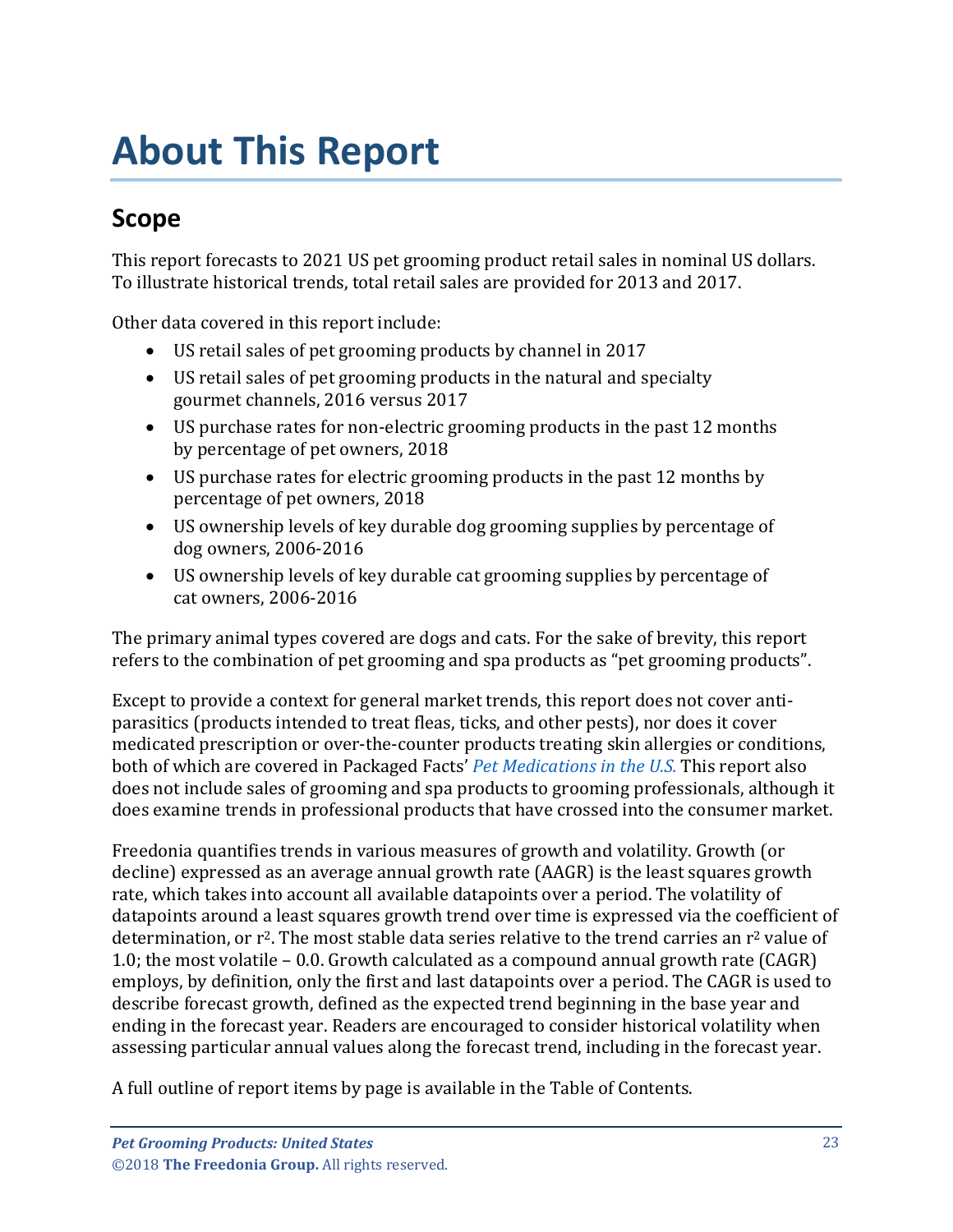## <span id="page-4-0"></span>**Sources**

*Pet Grooming Products: United States* (FF95069) is based on *[Pet Grooming, Skin & Coat, and](https://www.packagedfacts.com/Pet-Grooming-Skin-Coat-Spa-Products-Services-Edition-11270781/?progid=89534)  [Spa Products and Services in the U.S.,](https://www.packagedfacts.com/Pet-Grooming-Skin-Coat-Spa-Products-Services-Edition-11270781/?progid=89534)* a comprehensive industry study published by Packaged Facts. The information contained in that report was obtained from primary and secondary research. Primary research included national online consumer surveys of US adults (age 18+) that Packaged Facts conducts on a regular basis to measure consumer purchasing patterns and attitudes for various products and services. These proprietary Packaged Facts surveys have a sample size of approximately 2,000, screened for response quality, and representative of the US population on the demographic measures of age, gender, geographic region, race/ethnicity, household income, and the presence/absence of children in the household.

Consumer analysis also drew on national consumer survey data licensed by Simmons Research. On a quarterly basis, Simmons releases 12-month aggregations of booklet-based survey results from a large and random sample (approximately 25,000 for each quarterly release) that accurately represents the US population. This database allows for historical trending and detailed consumer profiles across various demographic and psychographic measures as well as product and service categories.

The analysis in that report also drew, as a background source, on retail sales tracking data as available from IRI and Nielsen (for mass-market channels) and SPINS (for the natural channel).

Primary research also included interviews with pet market experts; participation in pet industry events including the American Pet Products Association's Global Pet Expos (through 2018), and other meetings and forums relevant to the pet products industry. Packaged Facts also conducted on-site examination of retail and service provider venues and extensive internet canvassing of the activity of pet product manufacturers, distributers, and retailers. Secondary research included information- and data-gathering from consumer business and trade publications, company profiles in trade and consumer publications, and information culled from Packaged Facts' extensive pet market research database and report collection.

Estimates of market size and company performance were based on reported revenues of pet product manufacturers and retailers, information from industry experts, surveys of independent and chain pet store retailers, government data including US Bureau of Labor Statistics *Consumer Expenditure Surveys*, and figures from other market research sources.

Analysis of retail channel trends, pet product usage, and other consumer trends relied on the Packaged Facts proprietary pet owner surveys noted above and on cross-tabulations of consumer survey data compiled by Simmons. Consumer trend analysis also took into account data from the American Pet Product Association's biennial *National Pet Owner Surveys*.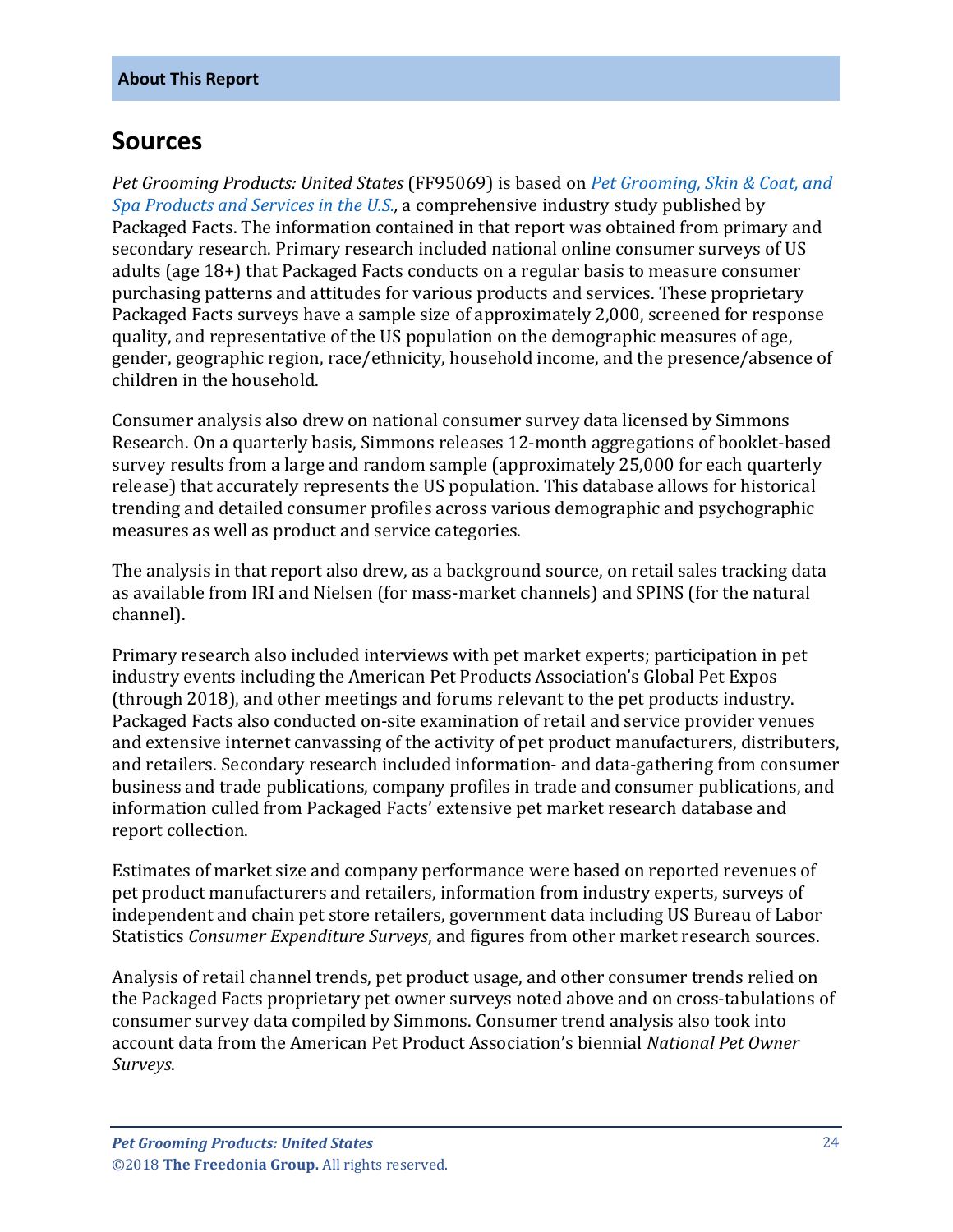#### **About This Report**

Specific sources and additional resources are listed in the Resources section of this publication for reference and to facilitate further research.

## <span id="page-5-0"></span>**Industry Codes**

<span id="page-5-1"></span>

| NAICS/SCIAN 2007<br><b>North American Industry Classification System</b> |                                                                     | <b>SIC</b>                                |                                     |
|--------------------------------------------------------------------------|---------------------------------------------------------------------|-------------------------------------------|-------------------------------------|
|                                                                          |                                                                     | <b>Standard Industrial Classification</b> |                                     |
| 424990                                                                   | Other Miscellaneous Nondurable Goods<br><b>Merchant Wholesalers</b> | 5149                                      | Groceries and Related Products, NEC |
| 445110                                                                   | Supermarkets and Other Grocery (except<br>Convenience) Stores       | 5199                                      | Nondurable Goods, NEC               |
| 453910                                                                   | Pet and Pet Supplies Stores                                         | 5411                                      | <b>Grocery Stores</b>               |
| 454111                                                                   | <b>Electronic Shopping</b>                                          | 5961                                      | Catalog and Mail-Order Houses       |
|                                                                          |                                                                     | 5999                                      | Miscellaneous Retail Stores, NEC    |

Source: US Census Bureau

## **Copyright & Licensing**

The full report is protected by copyright laws of the United States of America and international treaties. The entire contents of the publication are copyrighted by The Freedonia Group.